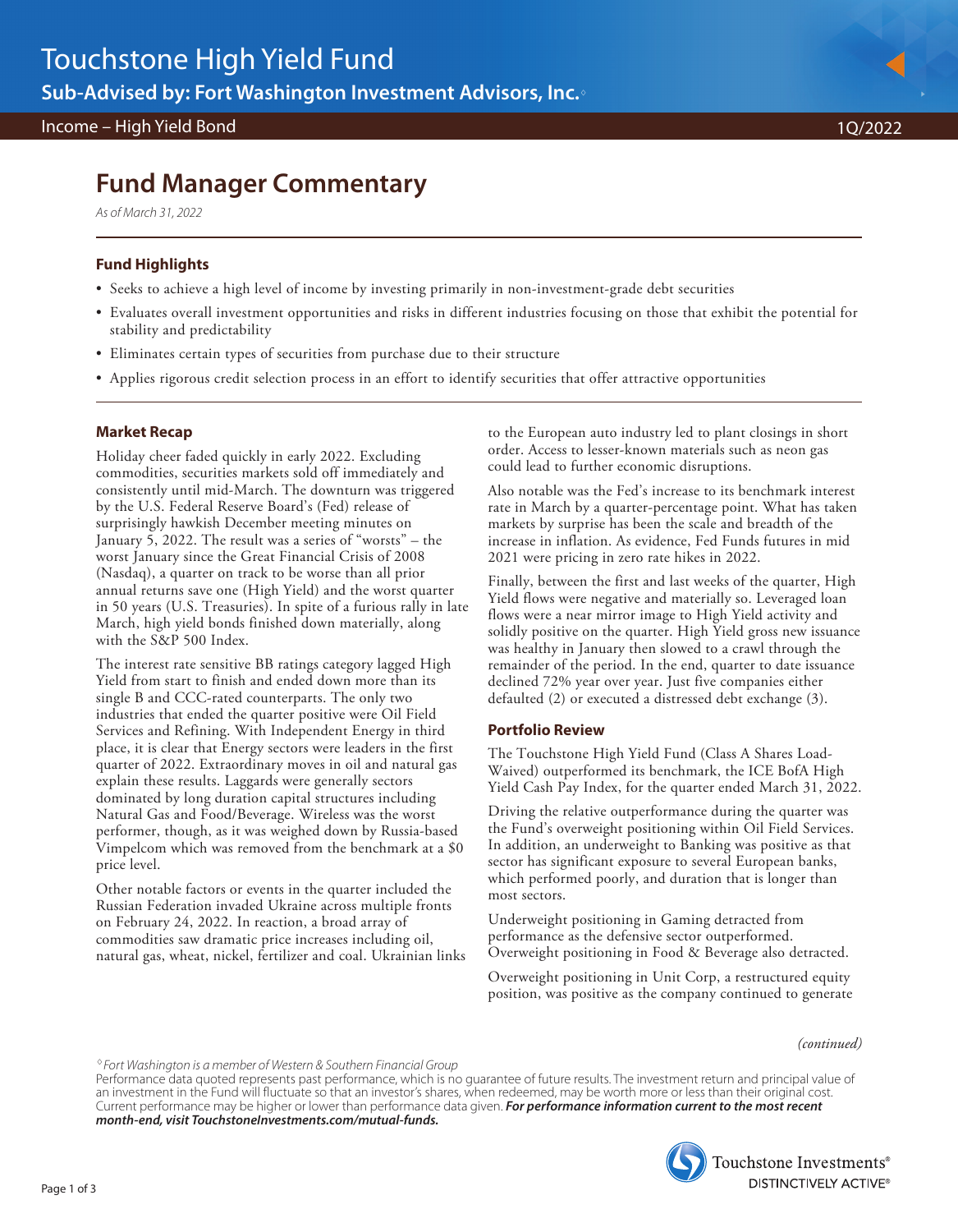free cash flow and reduced its net debt position to zero. In addition, the company is actively engaged in asset sales, which we believe, will be at valuations that are accretive to the current company valuation. We believe that there is upside in this position at current levels and will continue to monitor it closely. Further, no exposure to Kraft Heinz was positive as the large global food company's capital structure was hit especially hard due to duration and the move in rates.

Overweight positioning in Altice USA was a detractor as holdings were longer duration than the underlying indices and the combination of weight and duration was significant. Management is addressing credit concerns and we continue to believe in the long-term value of the company. Also, a lack of positioning in Transocean hurt performance as the CCCrated and heavily indebted capital structure continued to perform well on the overall recovery within Energy, strength in West Texas Intermediate, and increasing demand for more drilling and production.

#### **Outlook and Conclusion**

The current environment has become more uncertain over the last one to two quarters as the Fed has turned significantly more hawkish in its efforts to fight inflation. The pace of interest rate hikes and balance sheet runoff have materially changed and quickened. This has led to some instability in the markets and concern that the Fed may be 'losing control' of its dual mandate. The Fund's portfolio has been significantly overweight Energy in previous quarters as that sector was in the process of healing its balance sheets and recovering from the COVID-19 pandemic. The predominance of credits in that sector now trade inside of High Yield and we have taken the opportunity to reduce that exposure and transitioned those holdings to what we believe are more stable and less cyclical sectors such as Media and Cable. At this stage of the credit cycle, which we would deem as 'late stage,' we are preferring higher quality and less cyclical sectors as volatility has re-entered the markets and we believe there is a risk of continued volatility due to rate hikes and further global macroeconomic weakness. We will attempt to continue to hold enough spread risk to 'carry' in case the market finds its footing and the Fed can navigate a soft landing; raising rates enough to bring inflation down without tightening so much as to squeeze overall financial conditions.

We find the best value on the market to be in the lower BB category as this segment materially sold off during the first quarter of 2022 and we believe has attractive characteristics going forward – either to retighten in the face of market stability or to sell off less in the case of a material misstep by the Fed or other global macro developments. The underweight to higher spreading CCCs has the potential to be a headwind if the market materially tightens from here. An offset to that would be the higher duration of the Fund's portfolio, which could allow the Fund slightly longer BB/B exposure to tighten and mitigate the additional income foregone from the CCC category.

Financial conditions are accommodative and issuers have used this opportunity to bolster liquidity and term out maturities, especially in 2020 and 2021. With the dollar price of High Yield at 97 and spread levels near their tightest quartile, we believe the predominance of return should come through income and the potential for some appreciation if the market stabilizes over the intermediate period. We anticipate credit conditions will remain positive and returns to be generated through bottoms up credit selection and by mitigating default risk.

As of March 31, 2022, Unit Corp. made up 2.17%, Altice Financing SA 5.00% 01/15/2028 made up 0.37%, Altice Financing SA 5.75% 08/15/ 2029 made up 0.51%, Vimpelcom, Kraft Heinz and Transocean made up 0.00% of the Touchstone High Yield Fund. Current and future portfolio holdings are subject to change.

Touchstone Investments® **DISTINCTIVELY ACTIVE®**